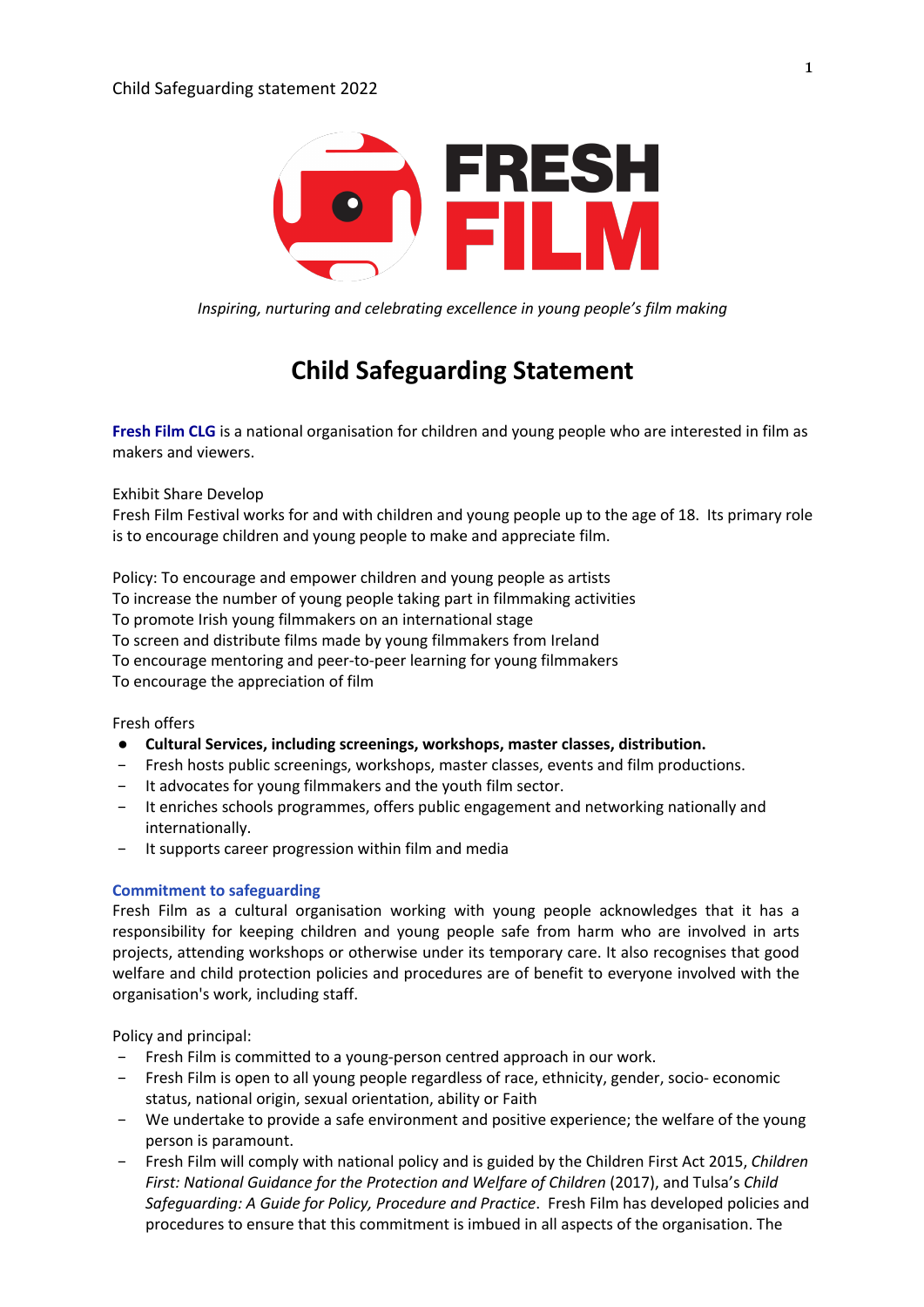Child Safeguarding statement 2022

Board of Directors recognise Fresh Film's responsibility in relation to the welfare of staff and participants.

- − Participants and Fresh Film Personnel will be informed of procedures and policies as is relevant to the programme that they are engaged in. This Statement will be on the office wall and on our website. The accompanying policy document is also available to download from our website on www.freshfilmfestival.com
- − The Fresh Film is committed to reviewing its Child Protection Policy and code of practice annually. This statement and the policy was updated in **December 2021**

## **Risk Assessment**

We have carried out an assessment of any potential for harm to a child while availing of our services. Below is a list of the areas of risk identified and the list of procedures for managing these risks.

|                | <b>Risk identified</b>                 | Procedure in place to manage identified risk |                                                       |
|----------------|----------------------------------------|----------------------------------------------|-------------------------------------------------------|
| $\mathbf{1}$   | Risk of harm to a child from a         |                                              | 1. Pre-employment checks                              |
|                | member of staff                        | 2.                                           | Recruitment procedures                                |
|                |                                        |                                              | 3. Code of behaviour for leaders, staff and           |
|                |                                        |                                              | volunteers                                            |
|                |                                        |                                              | 4. Child welfare and protection policy                |
|                |                                        | 5.                                           | Activity specific guidelines and procedures           |
|                |                                        | 6.                                           | Training and induction procedures                     |
| $\overline{2}$ | Risk of harm to a child from a         | 1.                                           | Supervision and accompaniment at Fresh                |
|                | service user - audience, event         |                                              | activities and events by Fresh personnel.             |
|                | participant (adult or child)           | 2.                                           | Staff supervision and induction training              |
|                |                                        | 3.                                           | Reporting procedures                                  |
|                |                                        | 4.                                           | Consent procedures for participation                  |
| 3              | Risk of non-compliance with            | 1.                                           | Compliance assurance process through Arts             |
|                | <b>Children First Act and National</b> |                                              | Council                                               |
|                | Guidance                               | 2.                                           | Compliance monitoring and audits                      |
|                |                                        | 3.                                           | Review of policy and practice at regular intervals    |
| 4              | Risk of harm or concern not being      | 1.                                           | Staff information supervision and training            |
|                | recognised or reported                 | 2.                                           | Reporting procedure                                   |
|                |                                        | 3.                                           | Risk assessment of off site / on location activities. |
|                |                                        | 4.                                           | Legal and administrative consequences for non         |
|                |                                        |                                              | reporting                                             |
|                |                                        | 5.                                           | Post event review for participants and personnel      |
| 5              | Travelling with young people at        | 1.                                           | Participant travel agreement and welfare form.        |
|                | international events and festivals     | 2.                                           | Participant travel code of conduct                    |
|                |                                        | 3.                                           | Chaperone is vetted to travel and support             |
|                |                                        | 4.                                           | Chaperone travel code of conduct and                  |
|                |                                        |                                              | agreement                                             |
| 6              | Online Engagement with children        | 1.                                           | Data managed in line with GDPR code                   |
|                | and young people                       | 2.                                           | Parent/guardian/teacher/ leader image consent         |
|                |                                        |                                              | secured for images posted online                      |
|                |                                        | 3.                                           | Communication with children and young people          |
|                |                                        |                                              | and use of images section is part of the welfare      |
|                |                                        |                                              | policy.                                               |
|                |                                        |                                              | 4. Presence and oversight of an 'Online Chaperone'    |
|                |                                        |                                              | vetted person in online activities such as Zoom       |
|                |                                        |                                              | calls, Slack exchanges                                |
|                |                                        | 5.                                           | Zoom consent and assent forms delivered to            |
|                |                                        |                                              | participants in advance of zoom meetings.             |